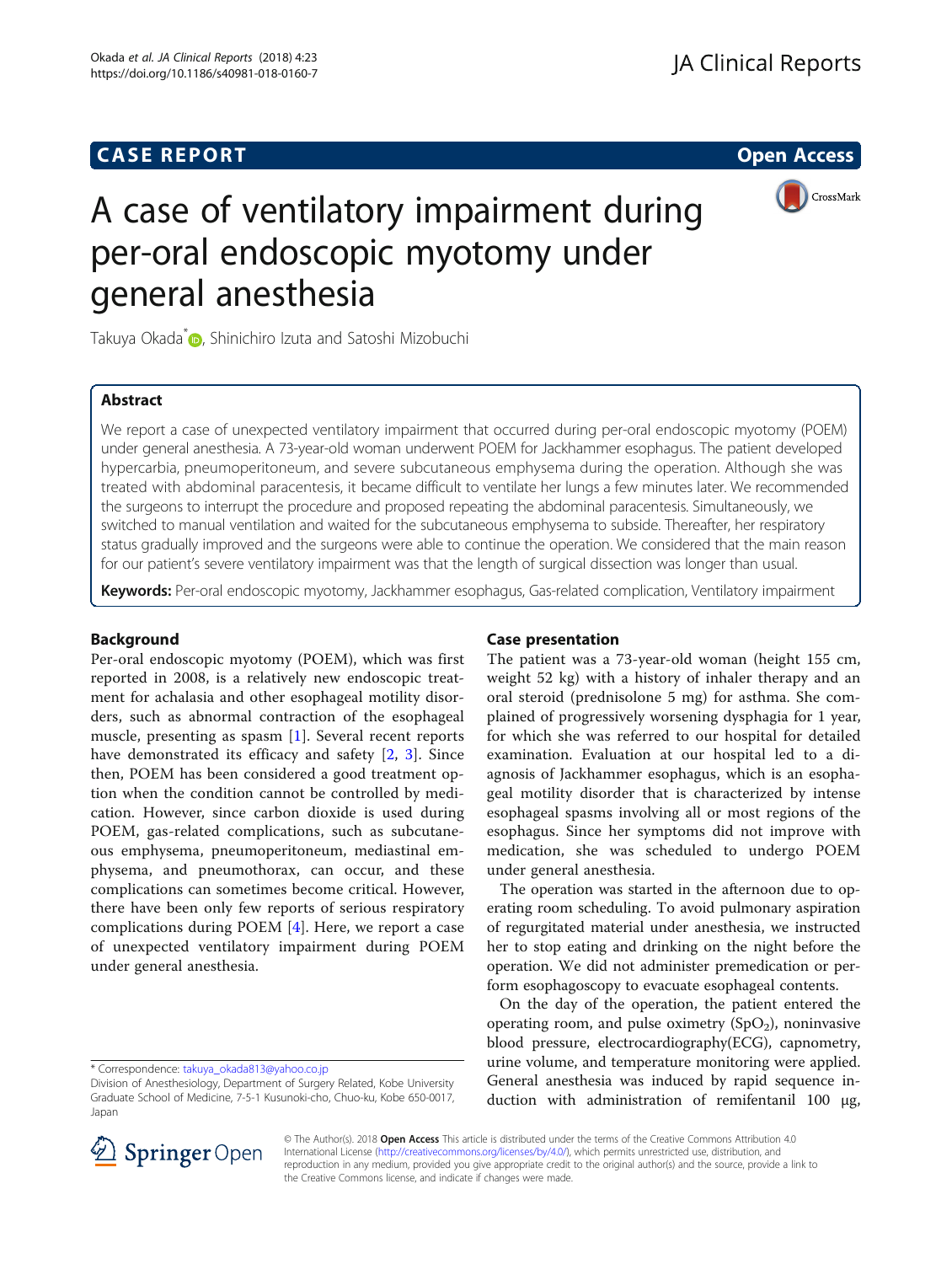propofol 100 mg, and rocuronium 50 mg, and endotracheal intubation was uneventfully performed. Anesthesia was maintained with 1.5–2.0% sevoflurane in 40% oxygen with air. A continuous intravenous infusion of remifentanil (0.2–0.4 μg/kg/min) and intermittent administration of rocuronium were administered while the patient was mechanically ventilated. The respirator was set to deliver volume-controlled ventilation (VCV) with a tidal volume of 400 ml and respiratory rate of 14 breaths/min. Peak airway pressure (PAP) at the start of the operation was  $15 \text{ cm}H_2O$ .

At the beginning of the operation, her vital signs remained stable. However, end-tidal  $CO<sub>2</sub>$  (EtCO<sub>2</sub>) gradually increased from about 1 h after the start of surgery. At 1 h and 17 min after the start of the operation,  $EtCO<sub>2</sub>$ increased to 60 mmHg and PAP reached 35  $cmH<sub>2</sub>O$ . At that time, the ventilator was set for VCV, with a tidal volume of 500 ml and respiratory rate of 16 breaths/ min. We identified pneumoperitoneum and subcutaneous emphysema by the presence of the characteristic crackling feel over her chest and abdomen. Immediately, the surgeons treated her with abdominal paracentesis; however, her PAP continued to increase despite the same volume-controlled ventilation settings. Although we changed from mechanical to manual ventilation, it became more difficult to ventilate her lungs and her tidal volume decreased to 300 ml under manual ventilation. Since the patient had a history of asthma, we considered the possibility of an asthma attack and commenced administration of procaterol inhalation to the patient, although with no improvement. We considered interrupting the surgery, but since the surgeon stated that the operation would only require several more minutes, it was continued.

At 1 h and 34 min after commencement of the operation, not only was there elevation of  $EtCO<sub>2</sub>$ , but her  $SpO<sub>2</sub>$  decreased to 93% and we were only able to achieve a tidal volume of approximately 50 ml with manual ventilation. Hence, we ordered the surgeon to stop the procedure.

By this time, the patient's  $EtCO<sub>2</sub>$  had reached 177 mmHg. The surgeons continued abdominal paracentesis and anesthesiologists continued manual ventilation and inserted a catheter in her radial artery for blood gas analysis (BGA). BGA indicated a pH of 7.017, PaO<sub>2</sub> of 152 mmHg, PaCO<sub>2</sub> of 99.3 mmHg, and B.E. of − 10.1 mmol/l under manual ventilation with 80% oxygen with air. Chest radiography showed prominent pneumomediastinum and subcutaneous emphysema. We continued manual ventilation, and the surgeon performed abdominal paracentesis again at another site for deaeration. Subsequently, once  $E<sub>1</sub>CO<sub>2</sub>$  gradually decreased over the next hour and manual ventilation became easier, we switched back to mechanical ventilation. The ventilator settings at this time were VCV with a tidal volume of 500 ml and respiratory rate of 14 breaths/ min. Thereafter, PAP improved to about 15 cmH<sub>2</sub>O,  $E<sub>1</sub>ECO<sub>2</sub>$  decreased to 38 mmHg, and subcutaneous emphysema was clearly relieved. BGA at this time indicated a pH of 7.292, PaO<sub>2</sub> of 91.9 mmHg, PaCO<sub>2</sub> of 45.9 mmHg, and B.E. of − 4.6 mmol/l during mechanical ventilation with 50% oxygen with air.

The total interruption time was 85 min. After restarting the procedure, there was no further apparent increase in  $EtCO<sub>2</sub>$  and the surgery was concluded 26 min after it was restarted. Postoperatively, we took a chest radiograph to confirm improvement of pneumomediastinum and subcutaneous emphysema. At 23 min after the end of the operation, since the patient was conscious and was breathing spontaneously with a tidal volume of about 500 ml and respiratory rate of 16 breaths/min, we extubated her trachea. BGA immediately after extubation indicated a pH of  $7.319$ ,  $PaO<sub>2</sub>$  of 78.1 mmHg,  $PaCO<sub>2</sub>$  of 44.5 mmHg, and B.E. of  $-$ 3.4 mmol/l under spontaneous respiration via a face mask with 5 l/min oxygen.

We transported the patient to the intensive care unit (ICU) for observation, where her respiratory status remained stable.

## **Discussion**

There are two important considerations for anesthesia during POEM. One is to avoid aspiration during induction of anesthesia, and the other is to be careful about the development of gas-related complications. In our case, we aimed to prevent aspiration by instructing the patient to stop eating and drinking on the night before the operation and by performing rapid sequence induction. Gas-related complications during POEM, such as subcutaneous emphysema, pneumoperitoneum, mediastinal emphysema, and pneumothorax, have been previously reported [[5,](#page-2-0) [6\]](#page-2-0). Since the esophagus does not have a serosal layer, these complications can occur relatively frequently when the muscle layer is breached. Endoscopists should always be careful to avoid damaging the esophageal muscle layer during the procedure.

In our opinion, the following two reasons could account for the ventilatory impairment in this case. First, the total length of the endoscopic myotomy that was required was longer than usual because of Jackhammer esophagus. Indeed, the median total myotomy length was 14 cm in a previous report [\[7](#page-2-0)], whereas, in this case, the total length of the myotomy was 23 cm. This resulted in a larger amount of carbon dioxide being used during the procedure, which lead to rapidly progressive subcutaneous emphysema and pneumoperitoneum. Second, the patient's esophageal mucosa and subcutaneous tissues might have been weak because